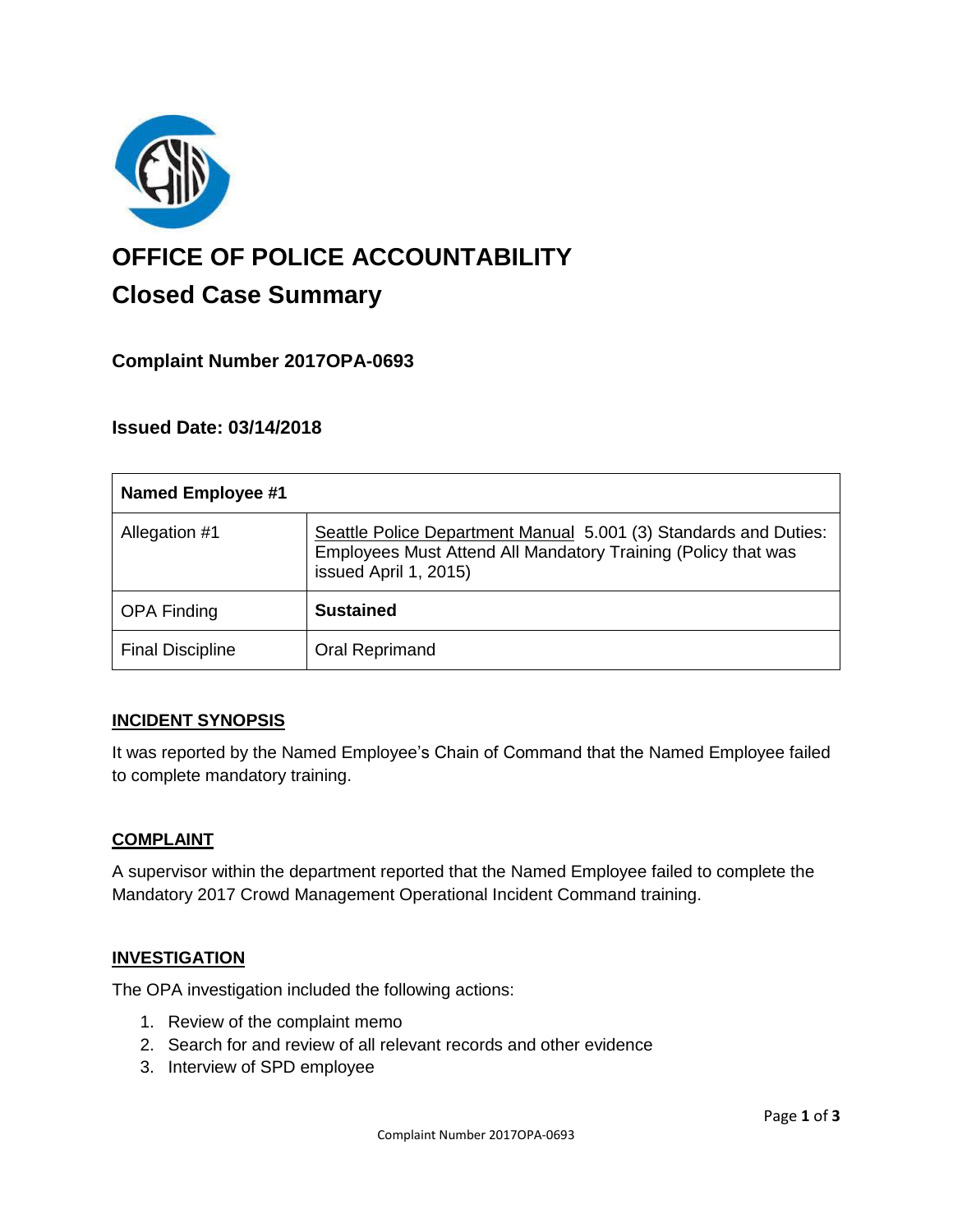## **ANALYSIS AND CONCLUSION**

SPD Policy 5.001(3) states that "[e]mployees will attend mandatory training and follow the current curriculum during the course of their duties." The sole exception for missing training is for those officers who are on approved light or limited duty and have received a waiver from a supervisor. (*See* SPD Policy 5.001(3).) Employees that have missed mandatory trainings as a result of excused absences are required to make arrangements through their supervisor to complete the trainings within a reasonable timeframe. (*See id.*)

On July 13, 2017, SPD's Compliance Bureau provided OPA with a list of those SPD employees that had failed to complete the 2017 Crowd Management Operational Incident Command training. (*See* Original Complaint Memo.) This list constituted a final and conclusive determination of those employee that had failed to attend the training as it had been vetted through SPD Human Resources and removed the names of those individuals who were out due to Extended Sick, Light Duty, Military Leave, or Administrative Reassignment, as well as culled the list of those individuals who were marked as Exempt or Excused. (*See id*.) Prior to these steps being taken there was no definitive determination of which employees failed to attend this training without a valid justification. The steps taken by SPD's Compliance Bureau to verify the accuracy of this information ensured that employees who had official approval to not attend this training were not improperly made the subjects of an OPA investigation, thus preserving the resources of the Department and OPA and ensuring fundamental fairness to the employees.

On March 23, 2017, Special Order SO17-009 was issued. (*See id*.) This Special Order required that all SPD supervisors complete the mandatory 2017 Crowd Management Operational Incident Command training by May 9, 2017. (*See id*.) Based on OPA's investigation, this training appears to have been offered nine times between April 4, 2017 and May 9, 2017. (See Training Schedule; see also Crowd Management Operational Incident Command Timesheets.)

Based on a review of his schedule, Named Employee #1 worked on six of the nine days during which this training was offered. However, he did not register for or take the training. Named Employee #1 explained that prior to the expiration of the training period, he worked a number of significant events in his capacity as a SWAT officer. He further stated that he was on vacation for one week. Named Employee #1 told OPA that, when he returned from his vacation, attending the training simply slipped his mind. Named Employee #1 recognized his mistake, as well as the importance of Department training, and stated that his non-attendance was not intentional.

As Named Employee #1 recognized, attending Department trainings is incredibly important and a required element of his job. Missing training not only results in employees that have not received up to date tactical, operational and legal instruction, but it also imposes a financial burden on the Department. Lastly, universal attendance at trainings is a cornerstone of constitutional policing and, as explained by the Court-appointed Monitor, is a crucial component of full and effective compliance.

For these reasons, and while I commend Named Employee #1 for being so forthright at his OPA interview, his failure to attend this training was in violation of policy.